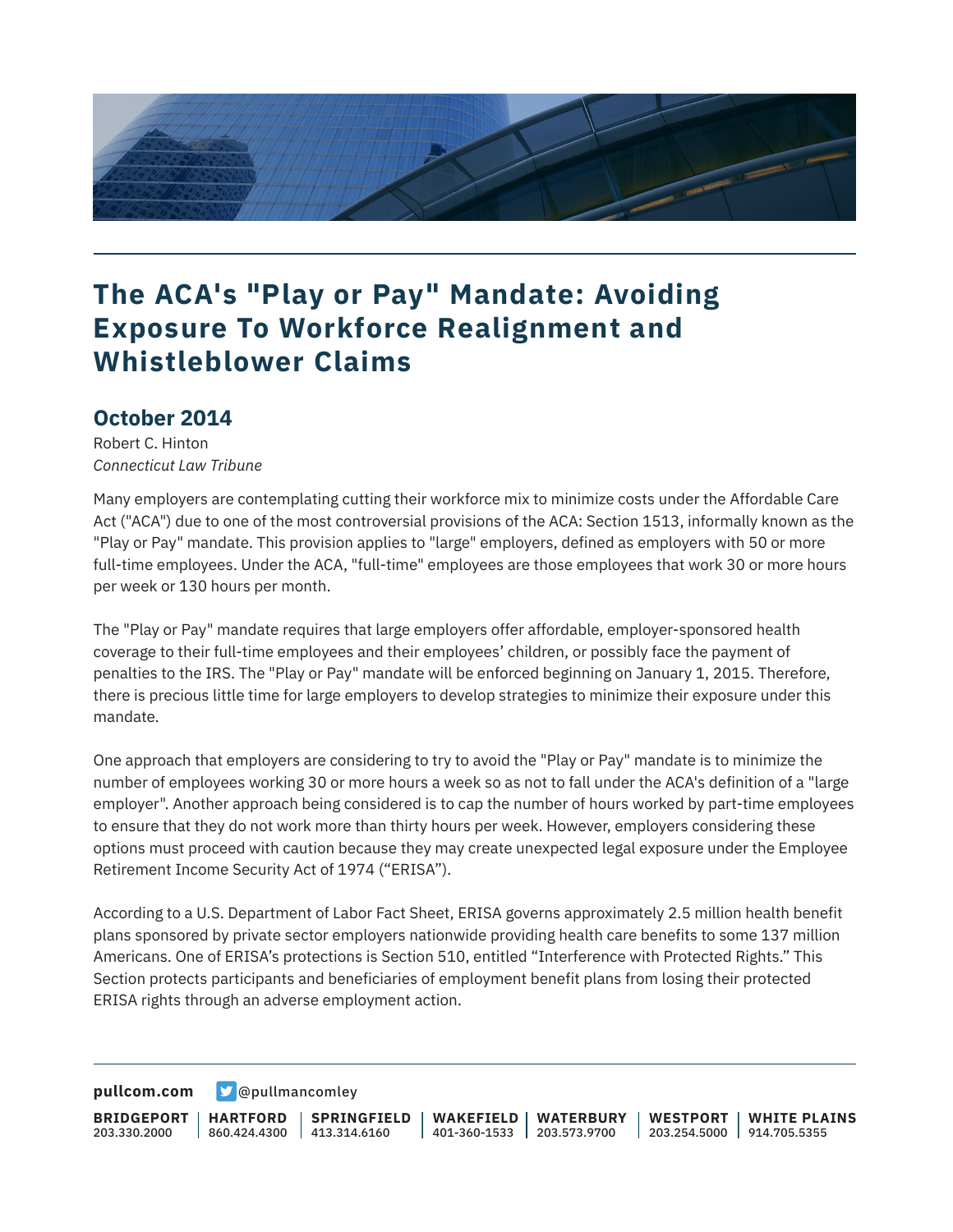# **PULLMAN &COMLEY**

### The ACA's "Play or Pay" Mandate: Avoiding Exposure To Workforce Realignment and Whistleblower Claims

Specifically, Section 510 states: "It shall be unlawful for any person to discharge, fine, suspend, expel, discipline or discriminate against a participant or beneficiary for exercising any right to which he is entitled under the provisions of an employee benefit plan ... or for the purpose of interfering with the attainment of any right to which such participant may become entitled under the plan..." In short, employers may not use an adverse employment action to interfere with a plan participant's rights under an ERISA-covered employee benefit plan.

With the implementation of the ACA, the battle lines for future claims under ERISA Section 510 are already being etched out. Employees and the Internal Revenue Service, are likely to challenge workforce realignments, including, but not limited to, a change in employee status from full to part-time employment or any other act that results in employees working less hours. And the IRS can look back to the prior 12 months to determine whether or not an employee has full-time status.

The IRS or an individual claimant will allege that an employer's decision to reduce hours or the number of employees was either in retaliation for an employee's exercising rights under the plan or intended to interfere with an employee's attainment of rights under the plan. Employers will need to demonstrate that their decisions were based on legitimate business needs, including managing costs, and were neither retaliatory nor for the purpose of interfering with the employees' attainment of rights under any applicable benefit plan.

ERISA Section 502 (a)(3) provides the successful Section 501 litigant with "appropriate equitable relief," which may entitle the employee to the health care benefits the employee would have received as a full-time employee, as well as other equitable forms of relief.

It is virtually certain that ERISA Section 510 claims will be on the rise with the implementation of the ACA and employers' decisions to reduce employee hours, whether to minimize cost under the ACA or for any other reason. The bottom line is that employers will expose themselves to legal exposure if they cut their workforce below 50 employees or use the cut-in-hours approach in order to try to escape the "Play or Pay" mandate.

Employers should also be aware that the ACA has a whistleblower provision, that states that no employer shall discharge or discriminate against "any employee with respect to his or her compensation, terms, conditions, or other privileges of employment" because the employee has received a credit or subsidy provided by the ACA, or because the employee reported an employer's potential violations of the ACA. Section 1558, ACA. In other words, an employer may not reduce an employee's hours or pay because the employee received a subsidy to purchase insurance through a public health insurance exchange or received any other ACA benefit. Thus, an employee who has received a subsidy under the ACA, and, for example, has his work hours subsequently reduced by the employer, can assert that the reduction constitutes "adverse action" by the employer because of the receipt of the subsidy. Moreover, an employee who believes that he or she has been discharged or otherwise discriminated against in violation of the ACA may file a complaint with